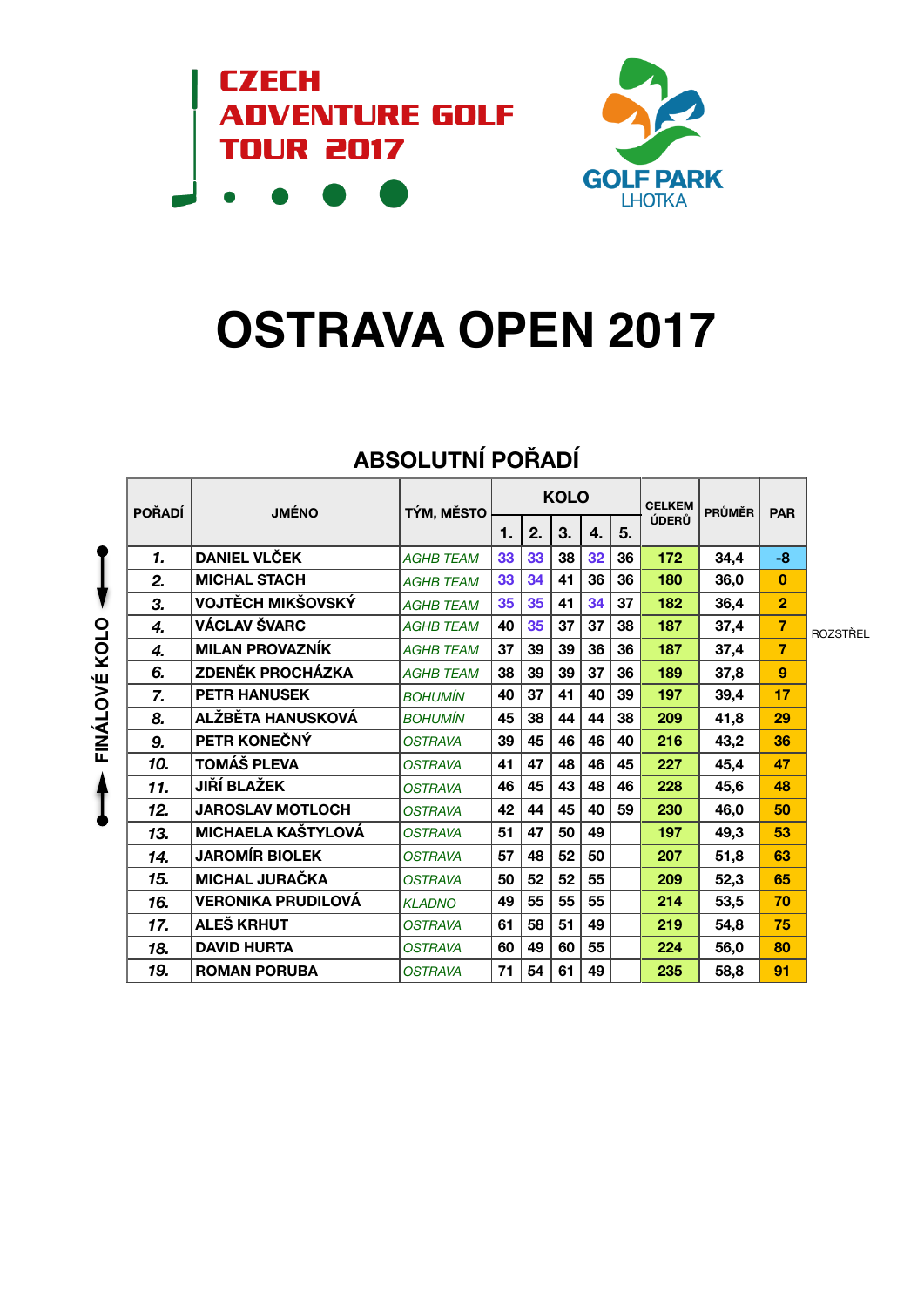#### **MUŽI**

| <b>POŘADÍ</b> | <b>JMÉNO</b>            | TÝM, MĚSTO       |    |    | <b>KOLO</b> |    | <b>CELKEM</b> | <b>PAR</b> |                |
|---------------|-------------------------|------------------|----|----|-------------|----|---------------|------------|----------------|
|               |                         |                  | 1. | 2. | З.          | 4. | 5.            | ÚDERŮ      |                |
|               | <b>DANIEL VLČEK</b>     | <b>AGHB TEAM</b> | 33 | 33 | 38          | 32 |               | 136        | -8             |
| 2.            | <b>MICHAL STACH</b>     | <b>AGHB TEAM</b> | 33 | 34 | 41          | 36 |               | 144        | $\mathbf 0$    |
| 3.            | VOJTĚCH MIKŠOVSKÝ       | <b>AGHB TEAM</b> | 35 | 35 | 41          | 34 |               | 145        | 1              |
| 4.            | VÁCLAV ŠVARC            | <b>AGHB TEAM</b> | 40 | 35 | 37          | 37 |               | 149        | 5              |
| 5.            | <b>MILAN PROVAZNÍK</b>  | <b>AGHB TEAM</b> | 37 | 39 | 39          | 36 |               | 151        | $\overline{7}$ |
| 6.            | <b>ZDENĚK PROCHÁZKA</b> | <b>AGHB TEAM</b> | 38 | 39 | 39          | 37 |               | 153        | 9              |
| 7.            | <b>PETR HANUSEK</b>     | <b>BOHUMÍN</b>   | 40 | 37 | 41          | 40 |               | 158        | 14             |

#### **ŽENY**

| <b>POŘADÍ</b> | <b>JMÉNO</b>             | TÝM, MĚSTO    |    |    | <b>KOLO</b> | <b>CELKEM</b> | <b>PAR</b> |       |    |
|---------------|--------------------------|---------------|----|----|-------------|---------------|------------|-------|----|
|               |                          |               | 1. | 2. | 3.          | 4.            | 5.         | ÚDERŮ |    |
|               | <b>ALŽBĚTA HANUSKOVÁ</b> | BOHUMÍN       | 45 | 38 | 44          | 44            |            | 171   | 27 |
| 2.            | VERONIKA PRUDILOVÁ       | <b>KLADNO</b> | 49 | 55 | 55          | 55            |            | 214   | 70 |

### **NOVÁČCI**

| <b>POŘADÍ</b> | <b>JMÉNO</b>              | TÝM, MĚSTO     |    |    | <b>KOLO</b> | <b>CELKEM</b> | <b>PAR</b> |       |    |
|---------------|---------------------------|----------------|----|----|-------------|---------------|------------|-------|----|
|               |                           |                | 1. | 2. | 3.          | 4.            | 5.         | ÚDERŮ |    |
| 1.            | <b>JAROSLAV MOTLOCH</b>   | <b>OSTRAVA</b> | 42 | 44 | 45          | 40            |            | 171   | 27 |
| 2.            | PETR KONEČNÝ              | <b>OSTRAVA</b> | 39 | 45 | 46          | 46            |            | 176   | 32 |
| 3.            | <b>TOMÁŠ PLEVA</b>        | <b>OSTRAVA</b> | 41 | 47 | 48          | 46            |            | 182   | 38 |
| 4.            | <b>JIŘÍ BLAŽEK</b>        | <b>OSTRAVA</b> | 46 | 45 | 43          | 48            |            | 182   | 38 |
| 5.            | <b>MICHAELA KAŠTYLOVÁ</b> | <b>OSTRAVA</b> | 51 | 47 | 50          | 49            |            | 197   | 53 |
| 6.            | <b>JAROMÍR BIOLEK</b>     | <b>OSTRAVA</b> | 57 | 48 | 52          | 50            |            | 207   | 63 |
| 7.            | <b>MICHAL JURAČKA</b>     | <b>OSTRAVA</b> | 50 | 52 | 52          | 55            |            | 209   | 65 |
| 8.            | ALEŠ KRHUT                | <b>OSTRAVA</b> | 61 | 58 | 51          | 49            |            | 219   | 75 |
| 9.            | <b>DAVID HURTA</b>        | <b>OSTRAVA</b> | 60 | 49 | 60          | 55            |            | 224   | 80 |
| 10.           | <b>ROMAN PORUBA</b>       | <b>OSTRAVA</b> | 71 | 54 | 61          | 49            |            | 235   | 91 |

ROZSTŘEL

#### **DĚTI**

| <b>POŘADÍ</b> | <b>JMÉNO</b>         | TÝM, MĚSTO     |     |              | <b>KOLO</b> | <b>CELKEM</b> | <b>PAR</b> |    |
|---------------|----------------------|----------------|-----|--------------|-------------|---------------|------------|----|
|               |                      |                | . . | C<br><u></u> | 3.          |               | ÚDERŮ      |    |
|               | <b>MAREK HRABINA</b> | <b>OSTRAVA</b> | 56  | 56           | 50          |               | 162        | 54 |